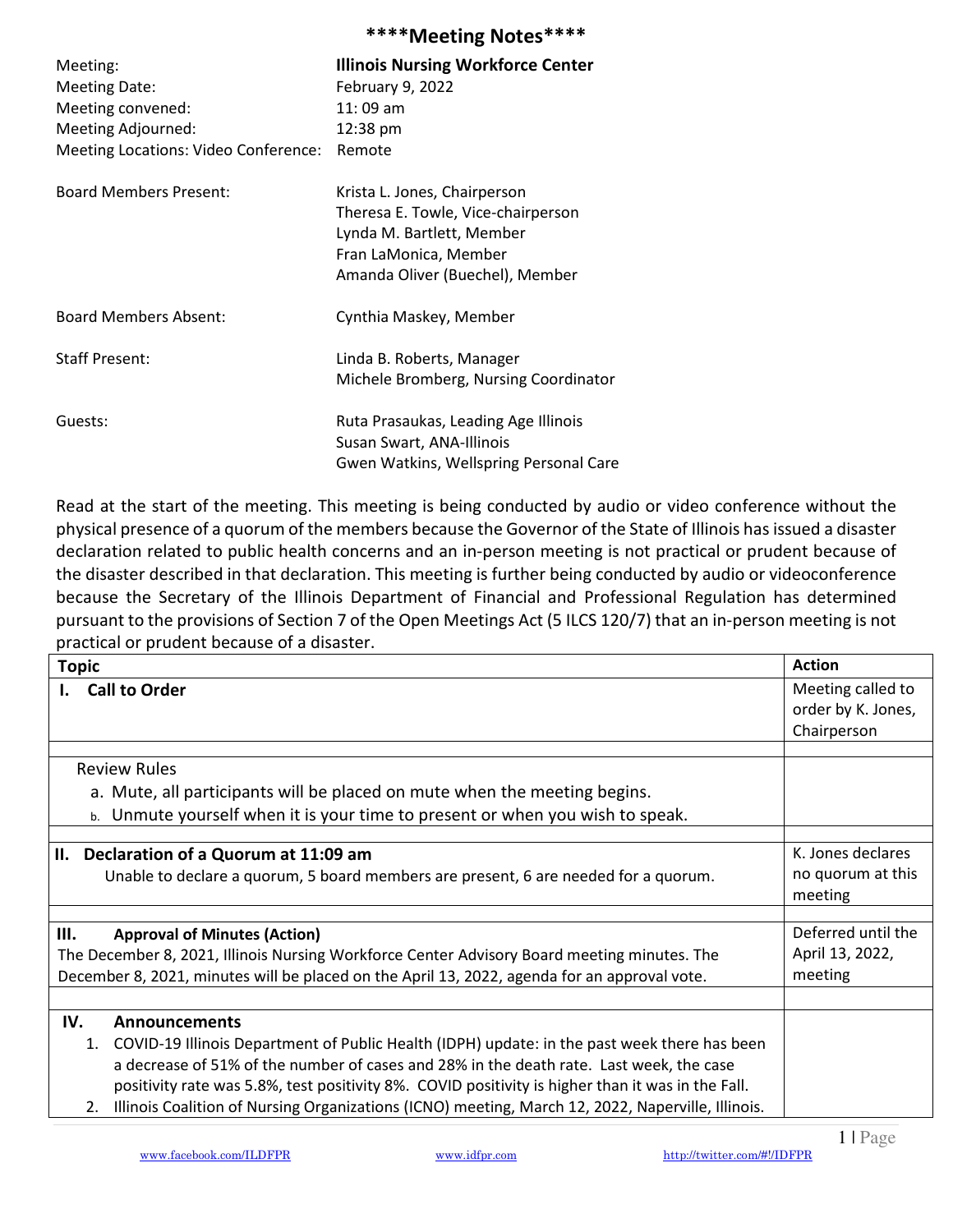| 3. Student Nurse Political Action day, Tuesday, April 5, 2022, Springfield, IL.<br>4. National Forum of State Nursing Workforce Centers Annual Meeting: Swing for the Fences!          |                 |
|----------------------------------------------------------------------------------------------------------------------------------------------------------------------------------------|-----------------|
| Changing the Nursing Workforce Game; Bellagio Hotel, Las Vegas, Nevada, June 20-22, 2022.                                                                                              |                 |
|                                                                                                                                                                                        |                 |
| V.<br><b>New Business</b>                                                                                                                                                              | Board consensus |
| 1. Results of the COVID-19 survey questions which were included as part of the IDFPR Board of                                                                                          |                 |
| Nursing pre-licensure nursing education program annual mandatory survey. Responses to the                                                                                              |                 |
| COVID impact questions were reviewed and discussed.                                                                                                                                    |                 |
| Plan is to: 1) present the survey results to the IDFPR Board of Nursing at their next meeting on                                                                                       |                 |
| March 4, 2022; 2) post the results on the Nursing Workforce Center website. 3) next year to ask                                                                                        |                 |
| two additional questions: a) how many additional FT faculty have been added and b) by how                                                                                              |                 |
| much the annual budget has been increased; sharing this data with Illinois Department of Public                                                                                        |                 |
| Health (IDPH).                                                                                                                                                                         |                 |
| 2. Review of post license renewal RN, APRN, FPA-APRN survey questions. Discussion of potential                                                                                         |                 |
| revisions to questions. Current surveys include the National Forum of State Nursing Workforce                                                                                          |                 |
| Centers national minimum data sets (MDS); the Supply MDS has not changed since 2016.                                                                                                   |                 |
| https://nursingworkforcecenters.org/dataset/                                                                                                                                           |                 |
| Revision: in December 2020, the Nursing Workforce Center Advisory Board changed the LPN<br>$\bullet$                                                                                   |                 |
| survey options for gender/sex from: male or female to male, female, other, or prefer not to                                                                                            |                 |
| answer. The RN, APRN, and FPA-APRN surveys have been revised to include these options.                                                                                                 |                 |
| Discussion: race category. The current race categories are the same as state and federal<br>$\bullet$                                                                                  |                 |
| categories (see National Center for Education Statistics https://nces.ed.gov/ipeds/report-your-                                                                                        |                 |
| data/race-ethnicity-definitions): American Indian or Alaska Native, Asian, Black or African<br>American, Native Hawaiian or Other Pacific Islander, White/Caucasian; the categories of |                 |
| Multiracial and the "Other" option have been included for the past few surveys.                                                                                                        |                 |
| Plan: to include the same categories as past surveys, but to include drop-down options<br>$\circ$                                                                                      |                 |
| to expand the categories, similar or the same as the California workforce workgroup:                                                                                                   |                 |
| Health Impact.                                                                                                                                                                         |                 |
| Discussion: questions about COVID-19 vaccination requirements for employment, review                                                                                                   |                 |
| recent legislation. If COVID-19 vaccination is mandatory for Illinois healthcare workers, these                                                                                        |                 |
| questions are not needed.                                                                                                                                                              |                 |
| Discussion: Salary: when the surveys ask about salary, it does not link to whether the                                                                                                 |                 |
| respondent works full-time (FT) or part-time (PT). Suggestion: ask hourly rate instead of<br>annual salary. Employment and salary must be connected.                                   |                 |
| Discussion: Violence in the workplace: these three questions are from the Emergency Nurses<br>٠                                                                                        |                 |
| Association questions. They have not been changed since 2018. Plan: leave the questions in                                                                                             |                 |
| the survey.                                                                                                                                                                            |                 |
| Discussion: any other questions, or revisions to questions? Discussion limited, no new                                                                                                 |                 |
| suggestions.                                                                                                                                                                           |                 |
|                                                                                                                                                                                        |                 |
| VI.<br><b>Old Business</b>                                                                                                                                                             |                 |
| Support of health, nurse well-being task force (IONL, ANA-IL, IHA, INWC) update. Request for<br>1.                                                                                     |                 |
| wellbeing, resilience survey participation was sent to Illinois nursing organizations in<br>November. The survey links were published in the December Nursing Voice, a quarterly       |                 |
| publication of ANA-Illinois/Illinois Nurses Foundation. Results: limited response. INWC                                                                                                |                 |
| requested redistribution ANA-IL and Illinois Organization of Nurse Leaders (IONL) early January                                                                                        |                 |
| 2022.                                                                                                                                                                                  |                 |
| . The results are limited, but interesting. The limited response is that the majority of                                                                                               |                 |
| respondents work in an acute care facility and have access to a full range of well-being                                                                                               |                 |
| support options through their employer. Respondents overwhelmingly RNs, limited APRNs                                                                                                  |                 |